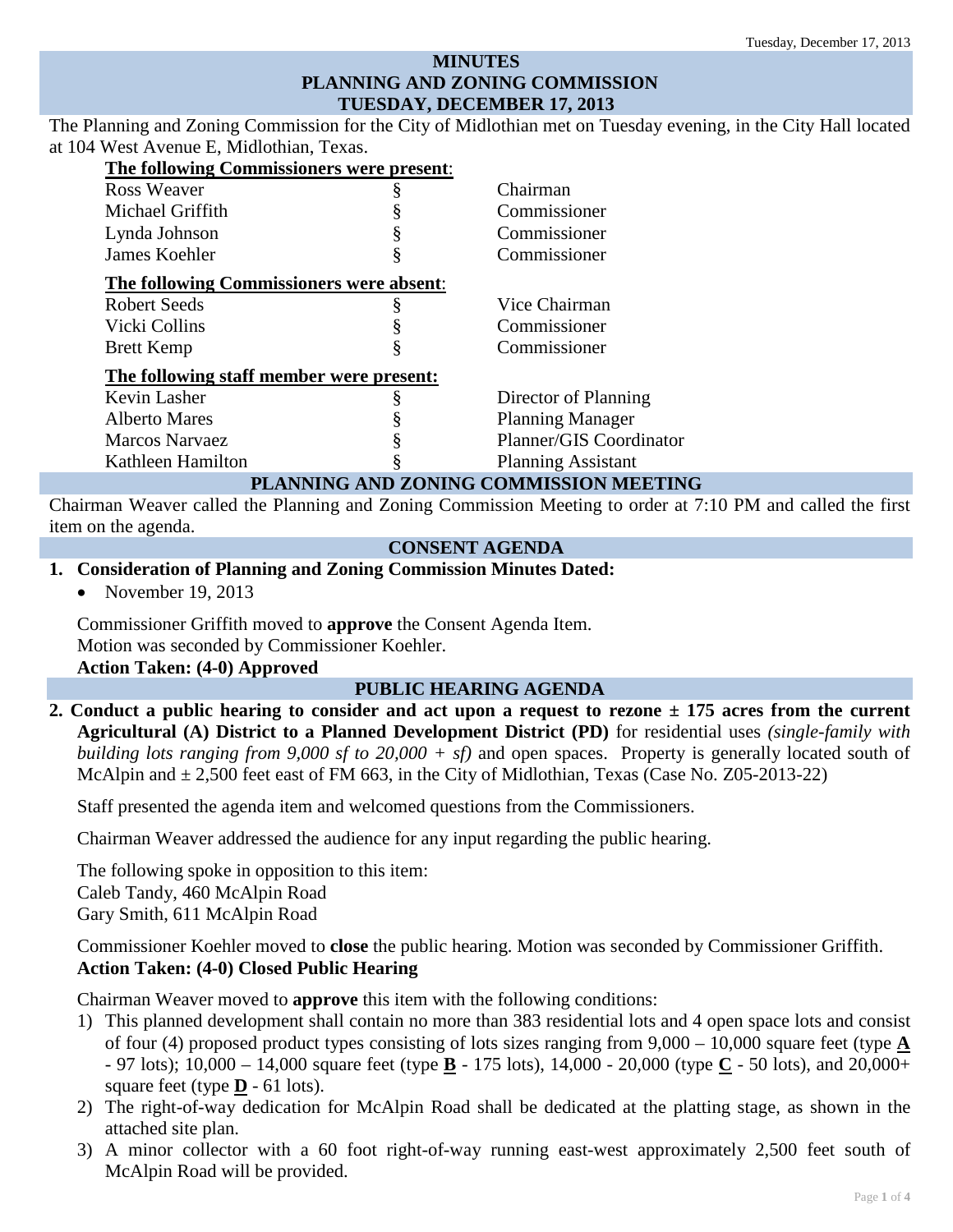- 4) The right-of-way for future  $14<sup>th</sup>$  Street shall be 70 feet through this development (minor collector).  $14<sup>th</sup>$ Street will not be developed into the floodplain area of South Prong Creek, however right-of-way will be provided to the property line for future development of this road/access point.
- 5) The developer shall provide 2 enhanced entryways with stamped and stained concrete onto McAlpin Road. In addition, this development is proposing 20 decorative street lights throughout the 175-acre development. A lighting plan shall be submitted at the preliminary plat stage to indicate the placement of these decorative street lights.
- 6) A Traffic Impact Analysis (TIA) shall be required to determine the type of road improvements needed in conjunction with this development. At minimum, though, auxiliary lanes along McAlpin Road shall be required.
- 7) An 8-foot wide walking/biking trail shall be placed along the length of the south property boundary within the South Prong Creek floodplain and adjacent to the proposed detention pond.
- 8) The developer shall include an 8-foot wide meandering roadside trail easement along McAlpin Road to be granted to the City for an 8-foot concrete trail (not to be constructed by developer).
- 9) A developer's agreement will need to be drafted and executed for the required infrastructure improvements (roadway and sanitary sewer improvements).
- 10) Minimum architectural requirements and elements shall apply within this development: **Product Type A B C D Minimum Lot Area** 9,000-10,000 square feet 10,000–14,000 square feet 14,000-20,000 square feet  $20,000+$ square feet **Number of Lots 175** 175 175 50 50 61 **Minimum Lot Width** 120 feet 100 feet 100 feet 120 feet 120 feet **Minimum Lot Depth** 100 feet 110 feet 110 feet 100 feet 125 feet **Lot Coverage 50% Minimum Masonry Coverage 1200 CM 1200 CM 1200 CM 1200 CM 1200 CM 1200 CM Minimum House Size** House size of 1,800 square feet for a maximum of 30% of homes with the remaining **Minimum House Size** 70% of homes having a minimum house size over 2,000 square feet **Minimum Front Yard Setback 25 feet 25 feet 25 feet 30 feet 35 feet 35 feet Minimum Side Yard Setback**  (interior/corner) 6 feet / 15 feet 8 feet / 15 feet 10 feet / 15 feet 15 feet / 25 feet **Minimum Rear Yard Setback 20 feet 20 feet 20 feet 20 feet 25 feet 25 feet Garage orientation** All type **A** lots shall have the option of front or side entry garages. 50% of type **B** lots shall have the option of front or side entry garages. All other lots shall be side entry garages. **HOA** Mandatory **Minimum Roof Pitch 8:12 pitch with multiple roof planes Roof Standards Roof Standards All laminate architectural shingles** 3-dimensional appearance and 30-year warranty **Elevations** Minimum of 3 planes along the front elevation Cannot repeat for a distance of 5 lots on either side of house or across street **Garage standards** • Minimum 400 square feet of garage space • All front entry garages shall have upgraded garage doors, including but not limited to decorative hinges, handles, etc. • All type **A** lots shall have the option of front or side entry garages. • 50% of type **B** lots shall have the option of front or side entry garages. • Minimum 19-foot depth • Minimum 19-foot depth • 2-car garage: door cannot exceed 18 feet in width • 1-car garage: door cannot exceed 9 feet in width • When 2 doors are used, a minimum 1-foot separation with masonry columns in between shall be required.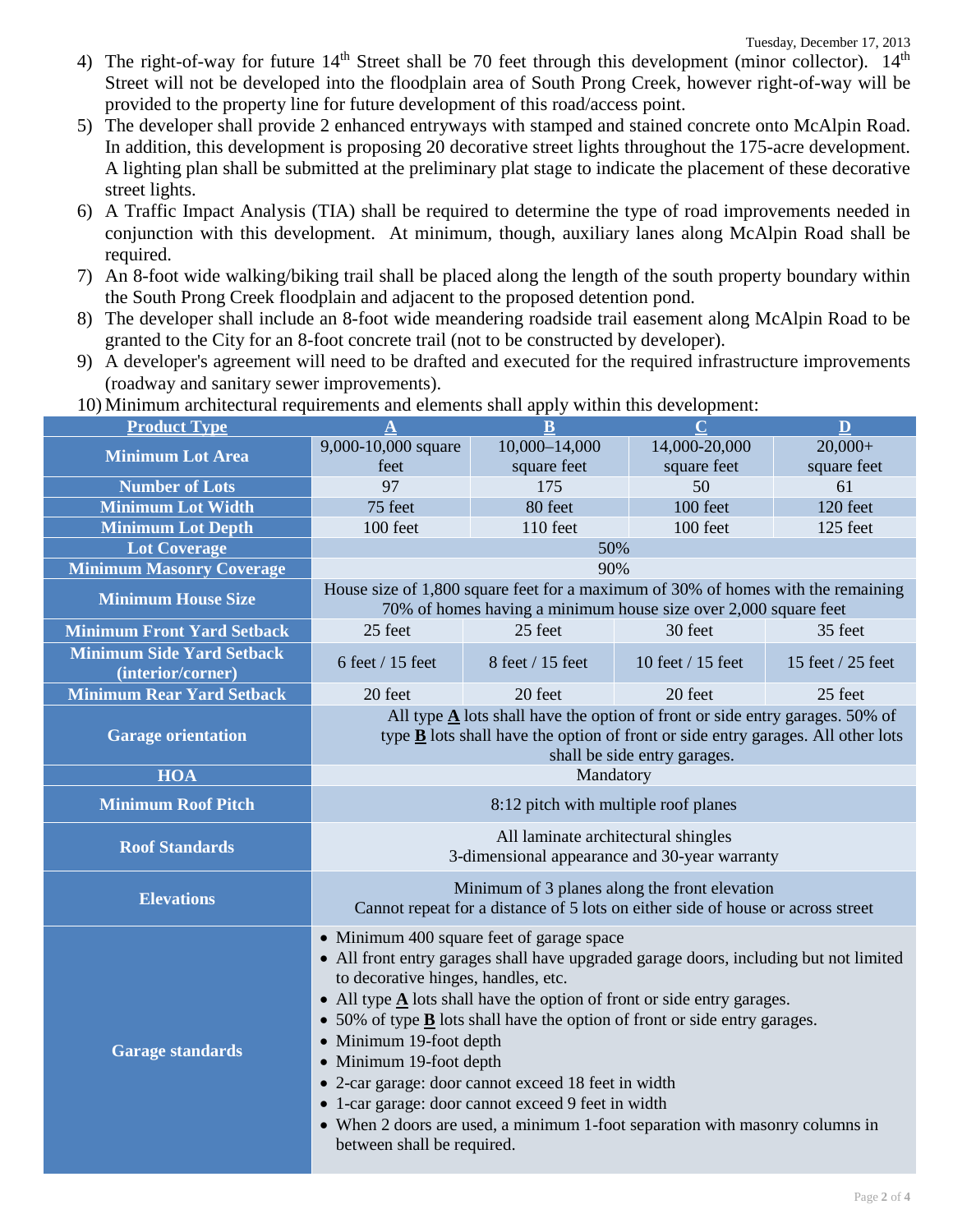**Minimum of 3 of the following enhanced architectural elements shall be required** • A minimum of 2 coach lights, to be located at each side of the entrance along the front elevation. • Brick mailboxes. • At least 100 square feet of natural stone along the front elevation. • A covered front patio with a minimum 7-foot depth and 100 square feet total. The front porch can encroach into the front yard setback by up to 10 feet. • A minimum of one dormer located along the front elevation. • A minimum of one bay window with 24" projection located along the front elevation or between the fence and street if located on the side. 11) A total 20 acres of open space is provided to be maintained by the Dove Creek Homeowner's Association.

- Based on the 175 acres of this development, 8.75 acres of open space is required.
- 12) Interior park dedications of approximately 4 acres shall be provided and maintained by the Dove Creek Homeowner's Association and a playground shall be provided with slides, swings, climbers, etc. that complies with Consumer Product Safety Commission (CPSC), American Safety for Testing Materials (ASTM), and American with Disabilities Act (ADA) regulations. Additional access points to this park site shall be required and a minimum of 8-10 head-in parking spaces provided.
- 13) A 15-foot landscape easement shall be provided along McAlpin Road with street trees placed every 40 feet adjacent to a 6 foot brick/masonry wall (per fence standards outlined in the Midlothian Zoning Ordinance) shall be placed along this road.
	- a. Slip Street or protruding cul-de-sac street configurations shall be utilized to mitigate the scale and length of the masonry wall.
- 14) Common area lots totaling 4 acres shall serve as detention ponds for this development. These pond will be 1½% of the total PD area, at least one of which will have a water feature, such as a fountain, be designed to hold water year-round, and meet all other requirements set forth by the City Engineer.
- 15) All lots abutting detention ponds, common areas, open spaces, or private parks shall require the installation of a non-opaque fence (i.e. wrought iron or architectural steel).
- 16) Decorative street signs will be placed wherever two streets intersect and/or wherever a street changes names.
- 17) Developer to provide one adequate corridor from the proposed east/west minor collector into the South Prong Creek open space area.

Motion was seconded by Commissioner Koehler.

### **Action Taken: (4-0) Approved**

### **REGULAR AGENDA**

**3. Consider and act upon a preliminary plat (Case No. PP07-2012-111) and final plat Phase One for Coventry Crossing,** containing  $\pm 106$  acres and is generally located east of 663 and south of McAlpin Road, in the City of Midlothian, Texas **(Case No. FP08-2012-110)**

Staff presented the agenda items and welcomed questions from the Commissioners.

Chairman Weaver moved to **approve** the preliminary plat with an additional condition to the presented recommendation.

1. Variance Sewer Capacity – Developers Agreement

Motion was seconded by Commissioner Griffith.

### **Action Taken: (4-0) Approved**

Commissioner Griffith moved to **approve** the final plat, Phase One with an additional condition to the presented recommendation.

1. Variance Sewer Capacity – Developers Agreement Motion was seconded by Commissioner Johnson.

- **Action Taken: (4-0) Approved**
- **4. Consider and act upon a preliminary plat (Case No. PP01-2013-06) and final plat (Case No. FP01-2013- 07) for Jane's Place**, containing + 5.587 acres out of the GB Glover Survey, Abstract 1219, being generally located west of Singleton Road and south of FM 875, in the City of Midlothian, Texas